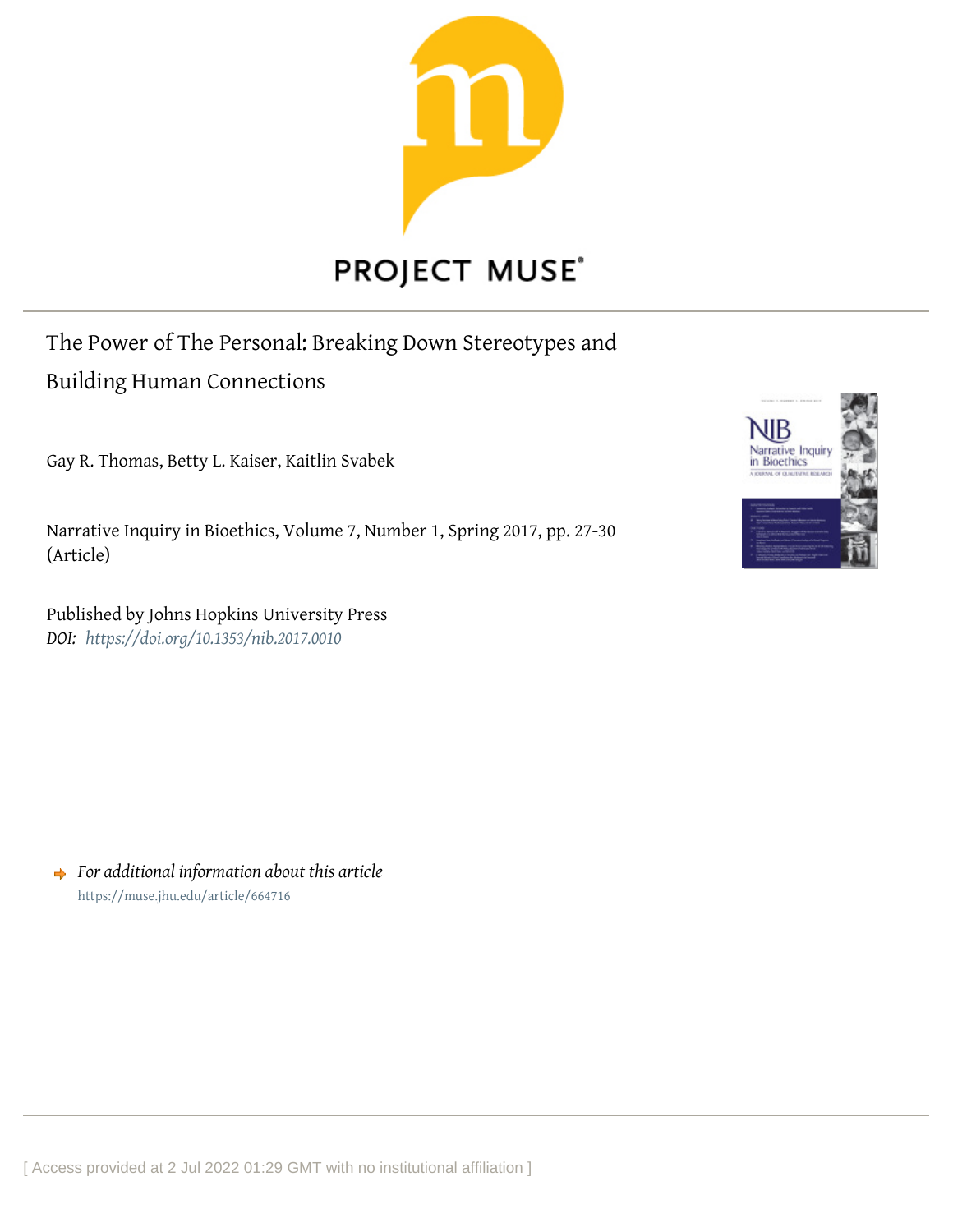saw an opportunity to help shape the learning of two budding researchers while also addressing an important issue in the Milwaukee community. YWCA leadership appreciated the ability to help shape the study design and questions, and believed the research was much more meaningful because of the value placed on the agency's experience with the community. YWCA leadership encouraged the students to not only identify opportunities to share research results in their academic circles, but also with local community partners to ensure a strong impact in our community.

**Acknowledgements.** We gratefully acknowledge the following contributors to this project: the generous women who were willing to share their stories with us; Samantha J. Perry, MPH, CHES, who conducted many of the focus groups; the support and collaboration of the leadership of YWCA Southeast Wisconsin; funding through the Children's Community Health Plan for participant incentives; and resources from the Center for Urban Population Health and the YWCA.

൹

## **The Power of The Personal: Breaking Down Stereotypes and Building Human Connections**

Gay R. Thomas, Betty L. Kaiser, and Kaitlin Svabek

**On a weekday night, every month, twelve**<br>
people meet around a table at a community<br>
center in Madison, Wisconsin. The group<br>
includes neople who are homeless, previouslypeople meet around a table at a community center in Madison, Wisconsin. The group includes people who are homeless, previously– incarcerated, unemployed, handling chronic mental or physical challenges and several health science researchers. Someone walking by the room might notice the intense energy, lively debate, engaged participation, reams of flip chart paper, and wonder, "What's going on??"

This has been our reality every month for over six years. The people *giving* advice are the

Community Advisors on Research Design and Strategies (CARDS)®, community members from diverse racial, socioeconomic, and educational backgrounds. The people *getting* advice are researchers who want candid feedback about how to make their materials more engaging, easier to understand and more actionable from people often labelled "hard–to–reach." And the people planning the meetings are our staff with the Wisconsin Network for Research Support (WINRS), a patient and community engagement resource.

We started the CARDS® in 2010 as a partnership between the University of Wisconsin–Madison School of Nursing, Lussier Community Education Center, and Goodman Community Center. With initial funding from a 3–year National Institutes of Health grant, our project was a response to the painful reality of persistent health disparities in our country and to the fact that health sciences research has not successfully engaged the full breadth of our country's wonderful diversity. What's the connection, we wondered? How can research appeal to a broader group of people? If all Americans did participate equally in health sciences research, would this move the needle on health inequality? With our community partners, we deliberately recruited CARDS® from groups of people most affected by health disparities and least represented in research projects. We provide an interactive orientation for all CARDS® and pay members for each meeting they attend. We also compensate the community centers for staff time and meeting space.

In the process of bringing unheard voices into the research enterprise, we have learned a lot about how to revise research activities and materials to engage a broader audience. We've also learned some interesting things about the stereotypes and assumptions that researchers make about "hard to reach" people, the assumptions that lay people make about researchers, and how to overcome prejudices that make it hard to connect with each other.

What are some common researcher assumptions? "I've spent my whole professional life researching this disease, what can I learn from people who don't really know anything about this topic?" "I know what I will get—people telling me to 'dumb down' my materials." "The feedback I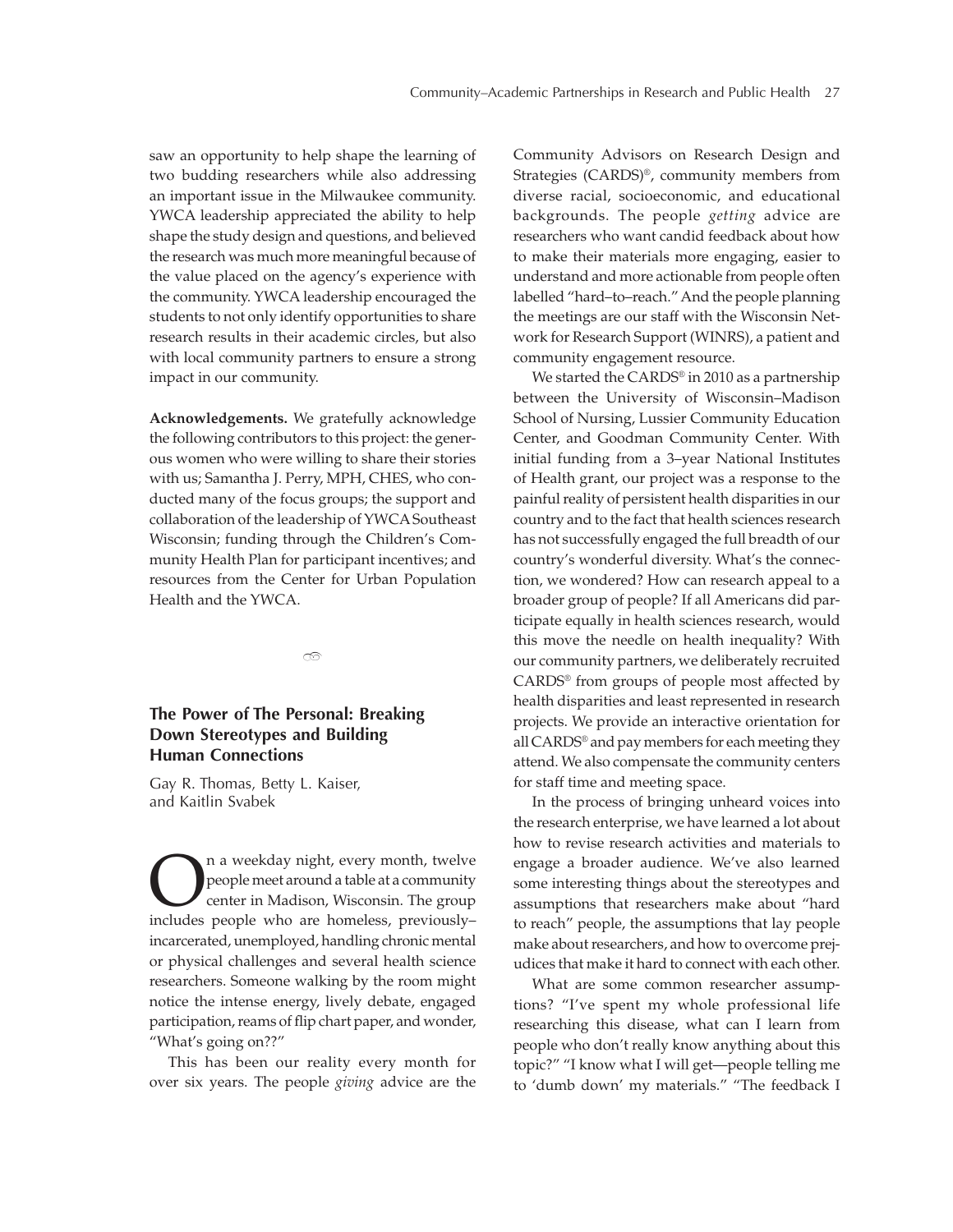get from colleagues is sufficient." And community members have their own pre–conceptions: "I think research projects are a scam. Researchers have a hidden agenda and just are trying to help themselves." "Lots of researchers are white—they don't want to hear my ideas." "Research? Nope, I don't want to be a guinea pig!" "Most researchers are uppity and just talk down to us." And these are just the comments conveyed to our WINRS team directly. Obviously, other prejudices and stereotypes also divide us—based on how we dress, talk, our skin color, the condition of our teeth, etc.

Imagine trying to communicate in a room where these two worlds collide. On one side: I see you as less educated, less smart, and not able to offer me anything useful. On the other: I see you as sneaky, self–interested, arrogant and out to take advantage of me. How do we find common ground? How can researchers get the advice they need to make their projects more accessible, appropriate and engaging? How can we create a space where lay people feel free to share important feedback?

Two specific practices we use to break down divisive assumptions and stereotypes demonstrate the power of "The Personal." The first practice is to start each CARDS® meeting with an opening question that everyone at the meeting answers. This may seem straightforward, but learning what makes an effective opening question has been an experience of considerable trial and error.

At one meeting, the guest was a young researcher who appeared very stiff and ill at ease at the outset. Our opening question was: "Think about a time when you took care of someone else—a child, relative or friend. Tell us what made you good at taking care of that person?" As we went around the room, we heard from a woman caring for her grandma, who described the patience (and humor!) required to deal with increasing forgetfulness. We heard about stepping up to be on call 24/7 for an ailing friend and making the decision to move in with aging parents. When it was the researcher's turn, she started by simply holding up her hands. People shifted uncomfortably in their seats, wondering if she was giving up on the meeting before it had even started. Then she spoke: "I have 3 young children," she said gently. "I've always felt like human touch is one of the most caring gifts we can give each other. Every time I bathe my kids, wipe their noses or their tears, wash a scrape . . . touching them in a tender, loving way seems like one thing that makes me good at taking care of them." By the time she finished this very short statement, there were plenty of damp eyes and warm smiles around the table, and we were all looking at each other with a very different perspective. The power of "The Personal."

At another meeting, we asked, "Looking back on your childhood, what is one *good* memory that really sticks with you?" One of our CARDS® has struggled with drug addiction and shows many of the physical ravages of this difficult history. It would be hard for most people to look at this person and not jump to conclusions based on outward appearance. When it was his turn to answer the opening question, he said: "I grew up in New York. I had the best granny in the world. Every year, she got me all dressed up and took me to see the Christmas show with the Radio City Rockettes. Every single year! She said I would never miss a Rockettes Christmas show and I never did." The impact on the researcher (and the rest of us) was amazing. To see him glow with this happy memory and to unexpectedly glimpse the excited, dressed–up little boy still inside this grown man was transformative. The power of "The Personal."

But not just any opening question works! Here are some lessons we've learned.

Some opening questions are simply boring, and do not help us connect with each other. When we had dementia researchers at a CARDS® meeting, we said, "Tonight we are going to talk about research on memory. What is one trick you have for remembering or keeping track of things?" Not surprisingly, the answers were all basically identical: "I write lists." "I have a special place where I put important things, like my keys." No one shared anything uniquely personal—so no personal connections were established and no stereotypes were really challenged.

We've also learned that while "The Personal" is powerful, it needs to be used thoughtfully. Some opening questions can unintentionally derail the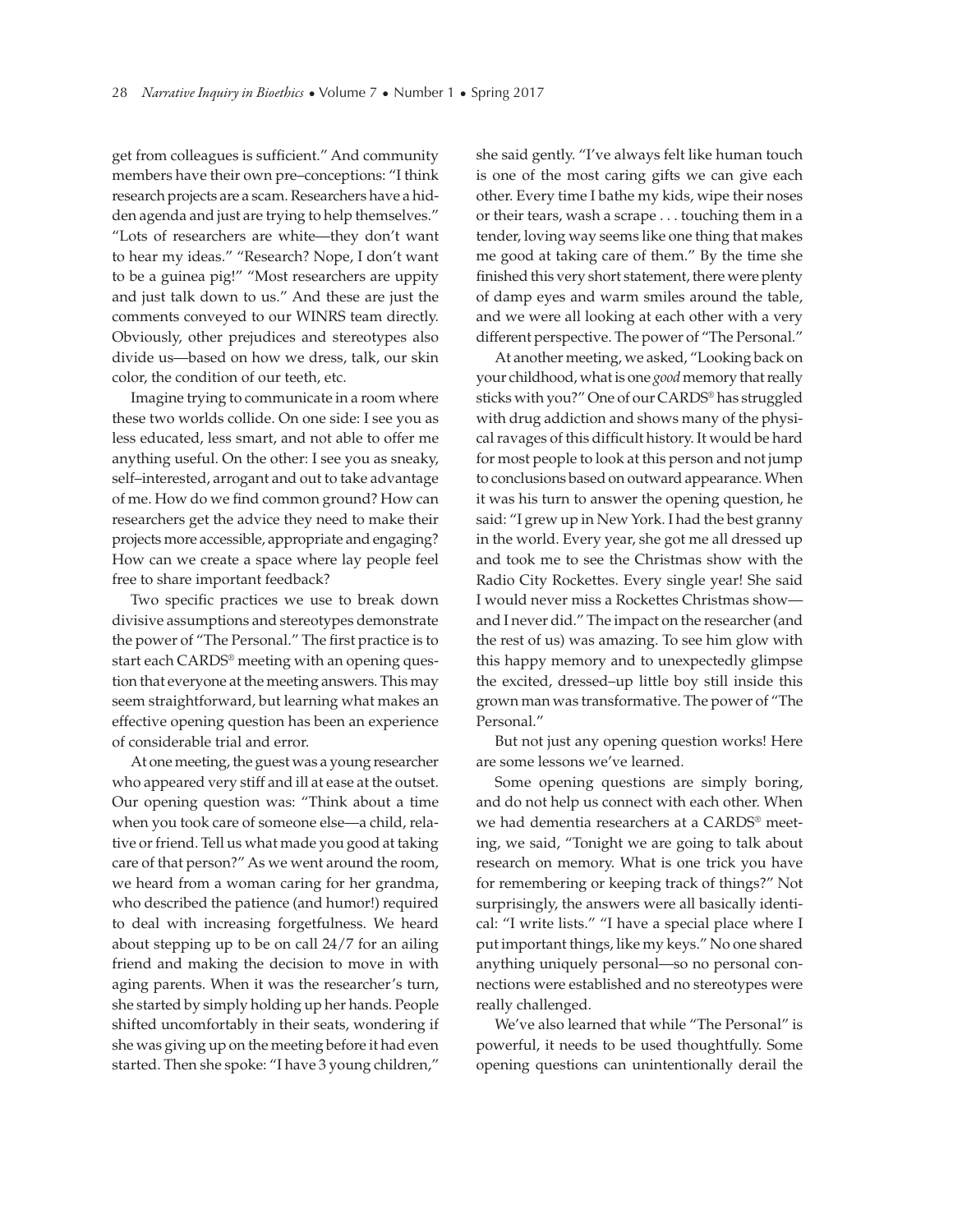group with negative energy, making it harder to get on a productive track. One night we said, "We are going to talk about home care after surgery. That got us thinking about scars—we all have scars from accidents, injuries or wounds. Please tell us a story about one scar you have." Although we prepared a staff member to model a light-hearted memory of a scar she got while playing with her beloved baby sister, the following stories took a darker turn. We heard about a stillborn baby, injuries from the Vietnam War and serious work–related accidents. Soon the group was extremely somber, with a palpable sadness around the table created by stories that led us into our own separate worlds of grief.

Lesson learned—craft a thoughtful opening question likely to draw out stories and experiences that engender positive emotions and reinforce human connections. This not only helps us to see past the stereotypes and assumptions that divide us, it also reduces our own barriers of discomfort, nervousness and feeling out of place. It's hard to connect with a stereotype. It's hard *not* to connect with a good personal story. As one of our CARDS® told us, "I love the opening questions. They help us accept the researcher. When we share life experiences, we see each other as human."

The second personal practice that breaks down stereotypes is using five minutes of meeting time for guest researchers to explain their personal motivation for their research. The CARDS® have repeatedly told us how critical it is to understand why a researcher is focused on a specific topic: "Are they just doing this for the money or do they actually care about this problem?" The fundamental truth we've learned is "people don't care how much you know until they know how much you care." However, when we first started asking researchers to comment on what motivates them to do their research, they generally discussed "gaps in the literature" or the "iterative nature" of the research process. Researchers are trained to be objective and scientific—not to talk from the heart when discussing their program of research. But we have found that with some individualized coaching, researchers of all kinds can benefit from the power of "The Personal."

Now we specifically ask researchers to reflect on why they are passionate about their research and to answer this question in a short survey before coming to a CARDS® meeting. We follow up with each researcher and together prepare a short "script" for the researcher to share at the meeting—expressing in 2–3 sentences why they have a personal stake in their research topic. Consider the difference between "I'm part of a multidisciplinary team facilitating innovative science, targeting the prevention and treatment of this disease with novel research projects . . ." versus "This research is important to me because of my own family history with this disease. I am personally committed to making a difference in the prevention and treatment of this disease." OR "I focus on this research because scientists still don't understand the most cost–effective way to treat this condition . . ." versus "I am a physician who treats people with this condition. I have seen my patients struggle with both the terrible symptoms of this disease and with the high costs to treat it. I hope what we learn in this project will help my patients and the many others whose lives are damaged by this condition."

Some of the most poignant comments we have heard in evaluations with the CARDS® are about how their attitudes towards researchers have shifted as a result of the power of "The Personal." As one of the CARDS® put it, "I get really moved when researchers tell us why they study what they do—the stories of grandparents, other family members, patients and so on. You can see that they genuinely want to make the world a better place." Another said, "I used to think that researchers were 'off in another universe,' but now I see them as decent, caring human beings who are trying to do good things."

Researchers also have shared touching comments about being able to connect with these "hard to reach" people: "The single best thing about meeting with the CARDS® was getting feedback from community members we normally wouldn't have the opportunity to talk with." "Getting advice from people with 'lived experience' is more critical than we realized. Many researchers don't consider the perspective of participants. I really didn't